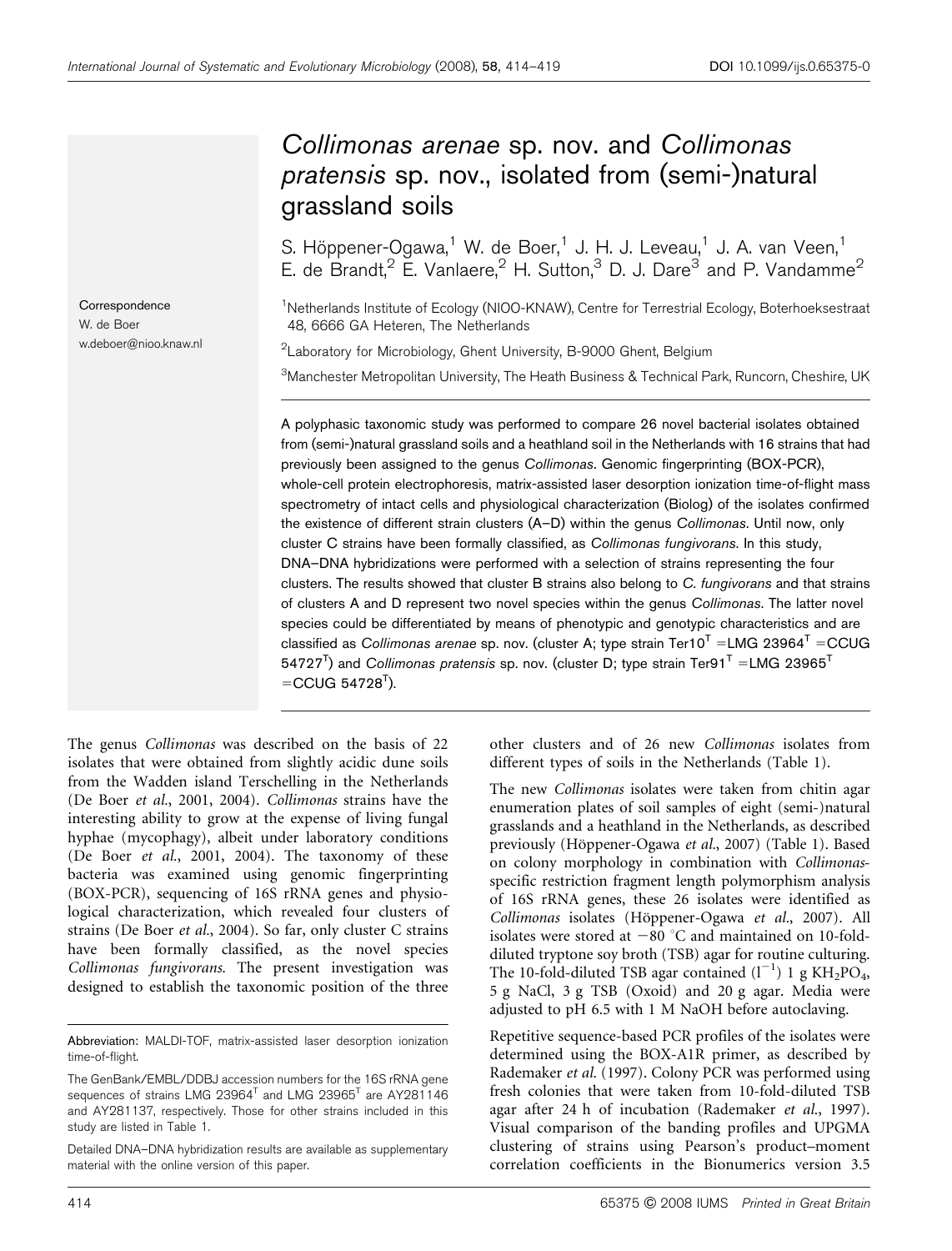| <b>Strain</b>             | Original strain<br>$name*$  | 16S rRNA gene GenBank<br>accession no. | Phylogenetic position*                   | Origin <sup>†</sup>        | Ref.‡          |
|---------------------------|-----------------------------|----------------------------------------|------------------------------------------|----------------------------|----------------|
| $\rm LMG$ 23964 $\rm ^T$  | $\mathrm{Ter}10^\mathrm{T}$ | AY281146                               | Cluster A                                | Dune grassland             | $\mathbf{1}$   |
| LMG 23966                 | Ter282                      | AY281142                               | Cluster A                                | Dune grassland             | $\mathbf{1}$   |
| LMG 23967                 |                             |                                        | Cluster A                                | Flooded dune grassland, 27 | $\overline{2}$ |
| R-35550                   | Ter252                      | AY281149                               | Cluster A                                | Dune grassland             | $\mathbf{1}$   |
| R-35551                   | Ter146                      | AY281147                               | Cluster A                                | Dune grassland             | $\mathbf{1}$   |
| LMG 23971                 | Ter <sub>266</sub>          | AY281141                               | Cluster B                                | Dune grassland             | $\mathbf{1}$   |
| LMG 23972                 | Ter228                      | AY281148                               | Cluster B                                | Dune grassland             | $\,1$          |
| LMG 23973                 |                             |                                        | Cluster B                                | Ex-agricultural land, 22   | $\overline{c}$ |
| R-35505                   |                             |                                        | Cluster B                                | Unfertilized grassland, 5  | $\overline{c}$ |
| R-35506                   |                             |                                        | Cluster B                                | Unfertilized grassland, 5  | $\overline{2}$ |
| R-35507                   |                             |                                        | Cluster B                                | Unfertilized grassland, 5  | $\overline{2}$ |
| R-35508                   |                             |                                        | Cluster B                                | Unfertilized grassland, 5  | $\overline{c}$ |
| R-35509                   |                             |                                        | Cluster B                                | Unfertilized grassland, 4  | $\overline{2}$ |
| R-35522                   |                             |                                        | Cluster B                                | Ex-agricultural land, 18   | $\overline{2}$ |
| R-35523                   |                             |                                        | Cluster B                                | Ex-agricultural land, 18   | $\overline{2}$ |
| LMG $21973$ <sup>T</sup>  | Ter6 <sup>T</sup>           | AJ310394                               | Cluster C                                | Dune grassland             | $\mathbf{1}$   |
| R-35554                   | Ter300                      | AY281145                               | Cluster C                                | Dune grassland             | $\mathbf{1}$   |
| R-35555                   | Ter330                      | AY281150                               | Cluster C                                | Dune grassland             | $\mathbf{1}$   |
| R-35556                   | Ter166                      | AY281140                               | Cluster C                                | Dune grassland             | $\mathbf{1}$   |
| $\rm LMG$ $\rm 23965^{T}$ | $Ter91$ <sup>T</sup>        | AY281137                               | Cluster D                                | Dune grassland             | $\mathbf{1}$   |
| LMG 23968                 |                             |                                        | Cluster D                                | Dune grassland, 26         | $\overline{c}$ |
| LMG 23969                 | Ter <sub>90</sub>           | AY281136                               | Cluster D                                | Dune grassland             | $\mathbf{1}$   |
| LMG 23970                 | Ter291                      | AY281143                               | Cluster D                                | Dune grassland             | $\mathbf{1}$   |
| R-22726                   | Ter227                      | AJ496445                               | Cluster D                                | Dune grassland             | $\mathbf{1}$   |
| R-35510                   |                             |                                        | Cluster D                                | Dune grassland, 26         | $\overline{c}$ |
| R-35511                   |                             |                                        | Cluster D                                | Dune grassland, 26         | $\overline{2}$ |
| R-35512                   |                             |                                        | Cluster D                                | Unfertilized grassland, 4  | $\overline{c}$ |
| R-35516                   |                             |                                        | Cluster D                                | Dune grassland, 26         | $\overline{2}$ |
| R-35518                   |                             |                                        | Cluster D                                | Dune grassland, 26         | $\overline{2}$ |
| R-35521                   |                             |                                        | Cluster D                                | Dune grassland, 26         | $\overline{2}$ |
| R-35524                   |                             |                                        | Cluster D                                | Ex-agricultural land, 18   | $\overline{2}$ |
| R-35529                   |                             |                                        | Cluster D                                | Unfertilized grassland, 6  | $\overline{2}$ |
| R-35530                   |                             |                                        | Cluster D                                | Unfertilized grassland, 6  | $\overline{2}$ |
| R-35552                   | Ter113                      | AY281151                               | Cluster D                                | Dune grassland             | $\mathbf{1}$   |
| R-35553                   | Ter118                      | AJ496444                               | Cluster D                                | Dune grassland             | $\mathbf{1}$   |
| R-35513                   |                             |                                        | Outside the four<br>established clusters | Heathland, 15              | $\overline{2}$ |
| R-35514                   |                             |                                        | As above                                 | Heathland, 15              | $\overline{2}$ |
| R-35515                   |                             |                                        | As above                                 | Heathland, 15              | $\overline{2}$ |
| R-35517                   |                             |                                        | As above                                 | Dune grassland, 26         | $\overline{c}$ |
| R-35520                   |                             |                                        | As above                                 | Dune grassland, 26         | $\overline{c}$ |
| R-35525                   |                             |                                        | As above                                 | Unfertilized grassland, 19 | $\overline{c}$ |
| R-35526                   |                             |                                        | As above                                 | Unfertilized grassland, 19 | $\overline{c}$ |

Table 1. Strains used in this study and their origins

\*From De Boer et al. (2004).

†Sites from which Ter strains were isolated are described by De Boer et al. (1998); numbers refer to sites described by Höppener-Ogawa et al. (2007).

‡References: 1, De Boer et al. (2004); 2, Höppener-Ogawa et al. (2007).

software package revealed that the majority ( $n=18$ ) of the new isolates fell within clusters B and D described previously (De Boer et al., 2004). Only one of the new isolates fell in cluster A. The remaining seven isolates occupied distinct positions in the dendrogram (Fig. 1).

Isolates grown for 48 h at 28  $^{\circ}$ C on phosphate-buffered nutrient agar (pH 6.8), which contained  $(l^{-1})$  0.45 g KH<sub>2</sub>PO<sub>4</sub>, 2.39 g Na<sub>2</sub>HPO<sub>4</sub>. 12H<sub>2</sub>O, 2.39 g nutrient agar (Oxoid) and 20 g agar, were subjected to SDS-PAGE analysis of whole-cell proteins. One-dimensional analytical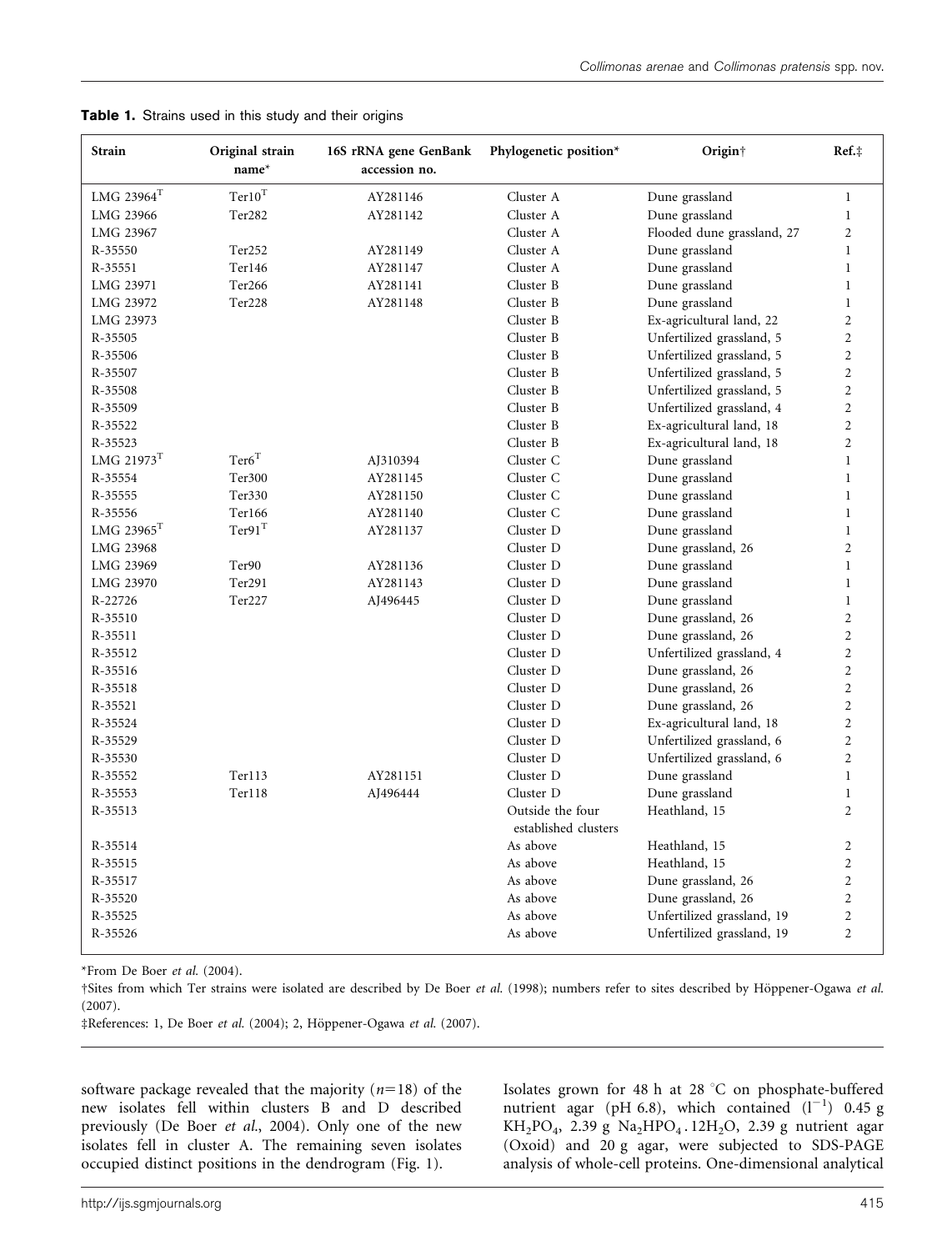

Fig. 1. Grouping of normalized digitized BOX-PCR fingerprint patterns of the 42 Collimonas isolates in a dendrogram based on UPGMA clustering of Pearson's correlation similarity coefficients.

SDS-PAGE was performed with a 12 % separating gel and a 5 % stacking gel using a previously described protocol (Pot et al., 1994). Analysis of the whole-cell protein patterns supported the clustering result of the BOX-PCR fingerprint patterns (results not shown).

Twenty isolates (Fig. 2) were analysed by matrix-assisted laser desorption ionization time-of-flight mass spectrometry (MALDI-TOF MS) of intact cells. Bacterial cultures were grown and maintained on Columbia blood agar, containing 5 % (v/v) sheep blood. Incubation was standardized to 24 h and strains were grown aerobically at  $28$  °C. All strains were subcultured three times prior to MALDI-TOF analysis. Sample and target plate preparation, data acquisition using a M@LDI Linear TOF Mass Spectrometer [Waters Corporation (Micromass)] and data processing (with the aid of the MassLynx/MicrobeLynx<sup>TM</sup> software; Micromass) were performed as described previously (Keys et al., 2004). After cluster analysis of the spectral profiles (Fig. 2), 17 isolates formed four clusters, confirming results obtained by BOX-PCR fingerprinting and whole-cell protein electrophoresis (Fig. 1 and data not shown). The mass range m/z 2500–7500 Da contained the most discriminatory peaks, whereas the low  $(m/z)$  500– 2500 Da) and high  $(m/z 7500-10000$  Da) mass ranges were very similar (data not shown). Strain R-35526, which occupied a distinct position in the BOX-PCR analysis (Fig. 1), and strains LMG 23973 (cluster B) and R-35529

(cluster D) represented a fifth cluster in the numerical analysis of the MALDI-TOF MS profiles.

To analyse whether the different clusters represent distinct species, DNA–DNA hybridization experiments were performed using a modification of the microplate method (Ezaki et al., 1989) as described by Willems et al. (2001). Genomic DNA was prepared as described by Marmur (1961). A hybridization temperature of 45  $\degree$ C was used. Isolates with different DNA fingerprints (Fig. 1) were selected as representatives of each cluster and were subsequently hybridized with each other (Supplementary Table S1, available in IJSEM Online). The cluster B strains (LMG 23971 and LMG 23973) showed DNA–DNA hybridization values of 75 and 70 %, respectively, towards C. fungivorans LMG 21973 $^T$  (cluster C). Strains LMG 23968 and R-35524 exhibited DNA–DNA hybridization values towards strain LMG 23965<sup>T</sup> of 75 and 87%, respectively, indicating that these three cluster D strains represent a single genospecies. All DNA–DNA hybridizations between strains representing distinct clusters yielded low to intermediate values in the range of 31 to 64 % (Supplementary Table S1). These data indicate that the cluster B isolates belong to C. fungivorans, whereas the cluster A and D isolates represent two novel genospecies. The DNA G+C contents of C. fungivorans  $LMG$  21973<sup>T</sup> and strains  $LMG$  23964<sup>T</sup>, LMG  $23965$ <sup>T</sup> and LMG 23971, as determined by HPLC (Mesbah et al., 1989), were 59, 57, 59 and 59 mol%, respectively.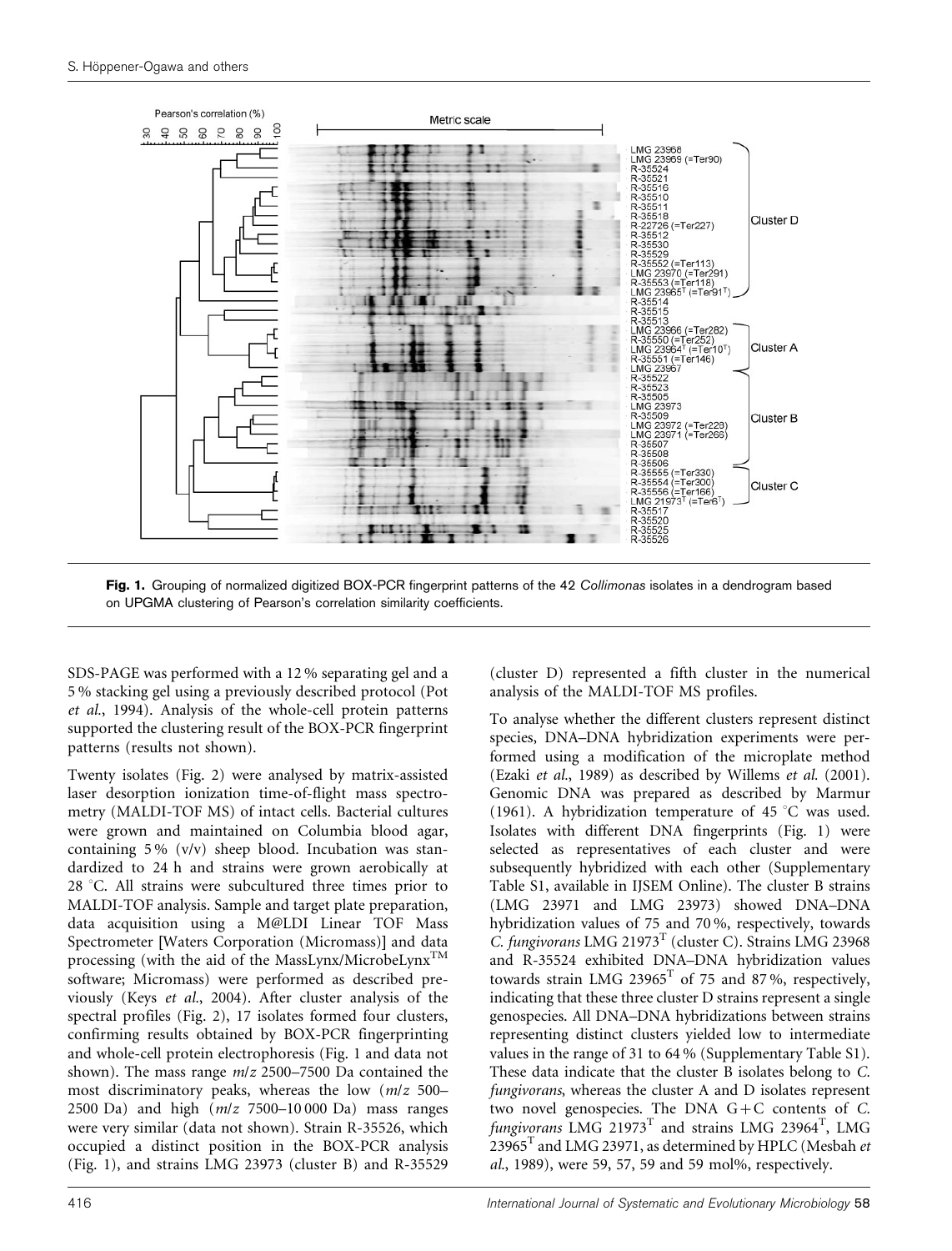

Fig. 2. Numerical analysis of MALDI-TOF MS spectral patterns generated using the MicrobeLynx<sup>TM</sup> software package. Cluster A–D strains are shown in boxes. Three repeat measurements of *Escherichia coli* LMG 2092<sup>T</sup> (included as a positive control) are shown to illustrate the reproducibility of the profiles.

Biochemical tests were performed for isolates representing clusters A (LMG 23964<sup>T</sup>, LMG 23966, LMG 23967, R-35550 and R-35551), B (LMG 23971, LMG 23972, LMG 23973, R-35508 and R-35509), C (LMG 21973<sup>T</sup>, R-35554, R-35555 and R-35556) and D (LMG 23965<sup>T</sup>, LMG 23968, R-35510, R-35511, R-35512, R-35516, R-35518, R-35524, R-35529 and R-35530). Strains were examined for catalase and oxidase activities (King et al., 1954). The ability to oxidize various carbon sources was tested using Biolog GN plates following the manufacturer's instructions (Table 2). Detection of enzyme activities was done using the API 20NE and API ZYM microtest systems (bioMérieux) according to the manufacturer's instructions (Table 2). The presence of the *nifH* gene was examined as described by Rosch & Bothe (2005). Test results and differential biochemical characteristics are listed in Table 2 and in the species descriptions.

Cellular fatty acid contents reported by De Boer et al. (2004) could not be used to distinguish clusters within the genus Collimonas (results not shown).

In summary, data from the present study demonstrate that cluster B isolates belong to C. fungivorans and that cluster A and D isolates represent two novel Collimonas species, which can be differentiated from each other and from C. fungivorans by means of genotypic (Fig. 1; De Boer et al., 2004) and phenotypic (Table 2) characteristics. We propose to classify the cluster A and D strains formally into the novel species Collimonas arenae sp. nov. and Collimonas pratensis sp. nov., respectively. The taxonomic status of seven isolates (Table 1) identified as members of the genus *Collimonas* by their ability to clear colloidal chitin and by their Collimonas-specific 16S

rRNA restriction patterns (Höppener-Ogawa et al., 2007) needs further study. These strains may represent additional species within the genus Collimonas. The data obtained by MALDI-TOF MS indicate that this novel technology is useful for the rapid identification of Collimonas strains at the genus and species levels, although two of 20 isolates examined clustered aberrantly.

#### Description of Collimonas arenae sp. nov.

Collimonas arenae (a.re'nae. L. gen. n. arenae of sand, referring to the isolation of strains from sandy soil).

After 2 days of incubation at 20  $^{\circ}$ C on 10-fold-diluted TSB agar, colonies are flat, translucent and whitish with a yellowish central part and 3–7 mm in diameter with a granular-structured periphery (colony type II) (De Boer et al., 2004). Cells exhibit oxidase and weak catalase activity. The nifH gene, required for nitrogen fixation, is not detected by PCR-based methods. Carbon-source utilization is presented in Table 2. C. arenae can be differentiated from C. fungivorans and C. pratensis by the inability to assimilate trehalose and the lack of  $\beta$ -galactosidase activity.

The type strain is  $Ter10<sup>T</sup> (=LMG 23964<sup>T</sup> = CCUG$ 54727<sup>T</sup>). It has a DNA G+C content of 59 mol% and was isolated from (semi-)natural grassland in the Netherlands in 1998.

## Description of Collimonas pratensis sp. nov.

Collimonas pratensis (pra.ten'sis. L. fem. adj. pratensis growing in a meadow, referring to the isolation of strains from grassland).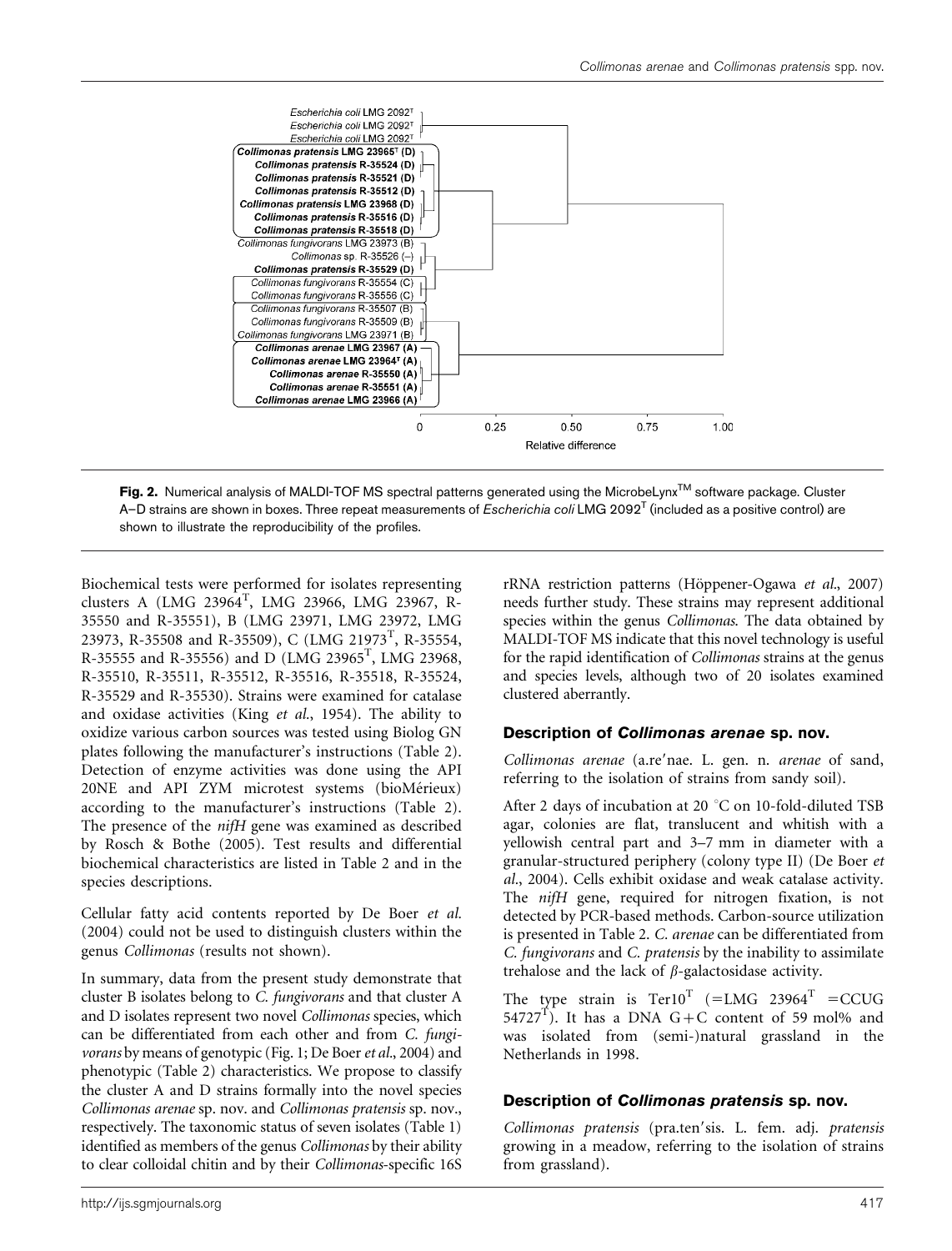#### Table 2. Physiological characterization of C. fungivorans and the novel strains

Clusters B and C correspond to C. fungivorans. Clusters A and D correspond to the novel species C. arenae sp. nov. and C. pratensis sp. nov., respectively.  $+$ , Positive; w, weakly positive;  $-$ , negative; d, strain-dependent, with reaction for the type strain in parentheses. All strains characterized in this study were positive for utilization of bromosuccinic acid, D-fructose, D-galactose, x-D-glucose<sup>a\*</sup>, L-asparagine, D-glucuronic acid, L-glutamic acid, D-mannitol<sup>a</sup>,  $\beta$ -hydroxybutyric acid and malic acid<sup>a</sup>. All strains were also positive for production of alkaline phosphatase<sup>b</sup>, leucine arylamidase<sup>b</sup>, acid  $\mathbf p$ hosphatase $^b$  and naphthol-AS-BI-phosphohydrolase $^b$ . All strains were negative for utilization of i-erythritol, melibiose, a-cyclodextrin, methyl  $\beta$ -D-glucoside, itaconic acid, raffinose, thymidine, gentiobiose, L-rhamnose, L-phenylalanine, phenylethylamine, putrescine, sucrose, 2,3-butanediol, adonitol, a-D-lactose, lactulose, maltose, sebacic acid, DL-carnitine, glucose 1-phosphate and  $\gamma$ -hydroxybutyric acid. All strains were also negative for production of cystine arylamidase<sup>b</sup>,  $\beta$ glucuronidase $^b$ , α-glucosidase $^b$ , α-fucosidase $^b$ , assimilation of adipic acid<sup>a</sup> and phenylacetic acid<sup>a</sup>, indole production<sup>a</sup>, D-glucose fermentation<sup>a</sup> and arginine dihydrolase<sup>a</sup>. All strains were weakly positive for production of esterase<sup>b</sup>, esterase lipase<sup>b</sup> and valine arylamidase<sup>b</sup>.

| Characteristic*                 | Clusters B and C Cluster A Cluster D |         |                    |
|---------------------------------|--------------------------------------|---------|--------------------|
| Assimilation of:                |                                      |         |                    |
| Urocanic acid                   | $d (+)$                              |         | $d (+)$            |
| Succinamic acid                 |                                      | $d(-)$  | d(w)               |
| Hydroxy-L-proline               |                                      |         | $\mathbf d$ $(-)$  |
| Inosine                         | $d (+)$                              | $+$     | $d (+)$            |
| L-Fucose                        | $^{+}$                               | $^{+}$  | $d (+)$            |
| Uridine                         | $+$                                  | $+$     | $d (+)$            |
| Formic acid                     | $^{+}$                               | $+$     | $d (+)$            |
| L-Ornithine                     |                                      | $d(-)$  |                    |
| α-Ketovaleric acid              | $d(-)$                               | $d(-)$  |                    |
| D-Alanine                       | d(w)                                 | $d(-)$  |                    |
| D-Galacturonic acid             |                                      | $d (+)$ | $d(-)$             |
| L-Proline                       | $^{+}$                               | $^{+}$  | $d (+)$            |
| myo-Inositol                    | $+$                                  | $+$     | $d (+)$            |
| D-Gluconic acid                 | $^{+}$                               | $d (+)$ | $d (+)$            |
| Malonic acid                    | $d\ (-)$                             |         |                    |
| 2-Aminoethanol                  | $d (+)$                              |         |                    |
| Trehalose                       | $^{+}$                               |         | $+$                |
| D-Glucosaminic acid             | $^{+}$                               | $d (+)$ | $d (+)$            |
| Propionic acid                  | $d (+)$                              | $^{+}$  | d(w)               |
| D-Serine                        | d(w)                                 |         |                    |
| L-Aspartic acid                 | $^{+}$                               | $+$     | $d (+)$            |
| Glycerol                        | $^{+}$                               | $^{+}$  | $d (+)$            |
| $L$ -Arabinose <sup>a</sup>     | $d (+)$                              | $+$     | $d (+)$            |
| Xylitol                         | $d (+)$                              |         | $d (+)$            |
| α-Hydroxybutyric acid           | d(w)                                 | $^{+}$  | $d(-)$             |
| D-Saccharic acid                | $\hspace{0.1mm} +$                   | $^{+}$  | $d (+)$            |
| $DL-\alpha$ -Glycerol phosphate |                                      | $d(-)$  | $d(-)$             |
| D-Arabitol                      | $d (+)$                              | $^{+}$  | $\hspace{0.1mm} +$ |
| Cellobiose                      | $d(-)$                               |         |                    |
| Succinic acid                   | $^{+}$                               | $^{+}$  | $d (+)$            |
| Glucose 6-phosphate             |                                      | $d (+)$ | $d(-)$             |

| $Characteristic*$                    | Clusters B and C Cluster A Cluster D |         |         |
|--------------------------------------|--------------------------------------|---------|---------|
| D-Mannose <sup>a</sup>               | $d (+)$                              | d(w)    | $d (+)$ |
| Potassium gluconate <sup>a</sup>     | d(w)                                 | $d (+)$ | d(w)    |
| Capric acid <sup>a</sup>             |                                      | $d(-)$  |         |
| Trisodium citrate <sup>a</sup>       | $d (+)$                              | $d(-)$  | $^{+}$  |
| Production of:                       |                                      |         |         |
| Lipase $b$                           | W                                    | d(w)    | $+$     |
| Trypsin <sup>b</sup>                 | $d (+)$                              | d(w)    | d(w)    |
| $\alpha$ -Chymotrypsin <sup>b</sup>  | $d (+)$                              | d(w)    | d(w)    |
| $\alpha$ -Galactosidase <sup>b</sup> |                                      |         | d(w)    |
| $\beta$ -Galactosidase <sup>b</sup>  | $^{+}$                               |         | $^{+}$  |
| $\alpha$ -Mannosidase <sup>b</sup>   | d(w)                                 |         | $d(-)$  |
| $\beta$ -Glucosidase <sup>b</sup>    | $d(-)$                               |         | $d(-)$  |
| Protease <sup>a</sup>                | $d (+)$                              | $d (+)$ | d(w)    |

\*Results were obtained with the Biolog GN test system unless indicated as follows: a, API 20NE; b, API ZYM.

After 2 days of incubation at 20  $^{\circ}$ C on 10-fold-diluted TSB agar, colonies are small, glossy and whitish, 1–3 mm in diameter (colony type III) (De Boer et al., 2004). One isolate (R-35518) produces a purple pigment, which deviates from the general genus description (De Boer et al., 2004). Cells exhibit oxidase but no or weak catalase activity. The nifH gene required for nitrogen fixation is not detected by PCR-based methods. Carbon-source utilization and enzyme production are given in Table 2 and indicate a strong phenotypic flexibility within the species. C. pratensis can be differentiated from C. fungivorans by its colony morphology and its pronounced lipase activity. Additionally, comparison between the type strains of C. pratensis and C. fungivorans shows more differences in use of carbon substrates and production of enzymes (Table 2). Differentiation of C. pratensis from C. arenae is discussed above.

The type strain is  $Ter91<sup>T</sup> (=LMG 23965<sup>T</sup> = CCUG$ 54728<sup>T</sup>), which has a DNA G+C content of 59 mol% and was isolated from (semi-)natural grassland in the Netherlands.

# Acknowledgements

This is publication 4131 of the Netherlands Institute of Ecology (NIOO-KNAW). The funding of the research of S. H.-O. by the Netherlands Organization for Scientific Research (NWO) is highly appreciated. P. V. is indebted to the Fund for Scientific Research-Flanders for research grants.

## References

De Boer, W., Klein Gunnewiek, P. J. A., Lafeber, P., Janse, J. D., Spit, B. E. & Woldendorp, J. W. (1998). Anti-fungal properties of chitinolytic dune soil bacteria. Soil Biol Biochem 30, 193–203.

De Boer, W., Klein Gunnewiek, P. J. A., Kowalchuk, G. A. & Van Veen, J. A. (2001). Growth of chitinolytic dune soil  $\beta$ -subclass